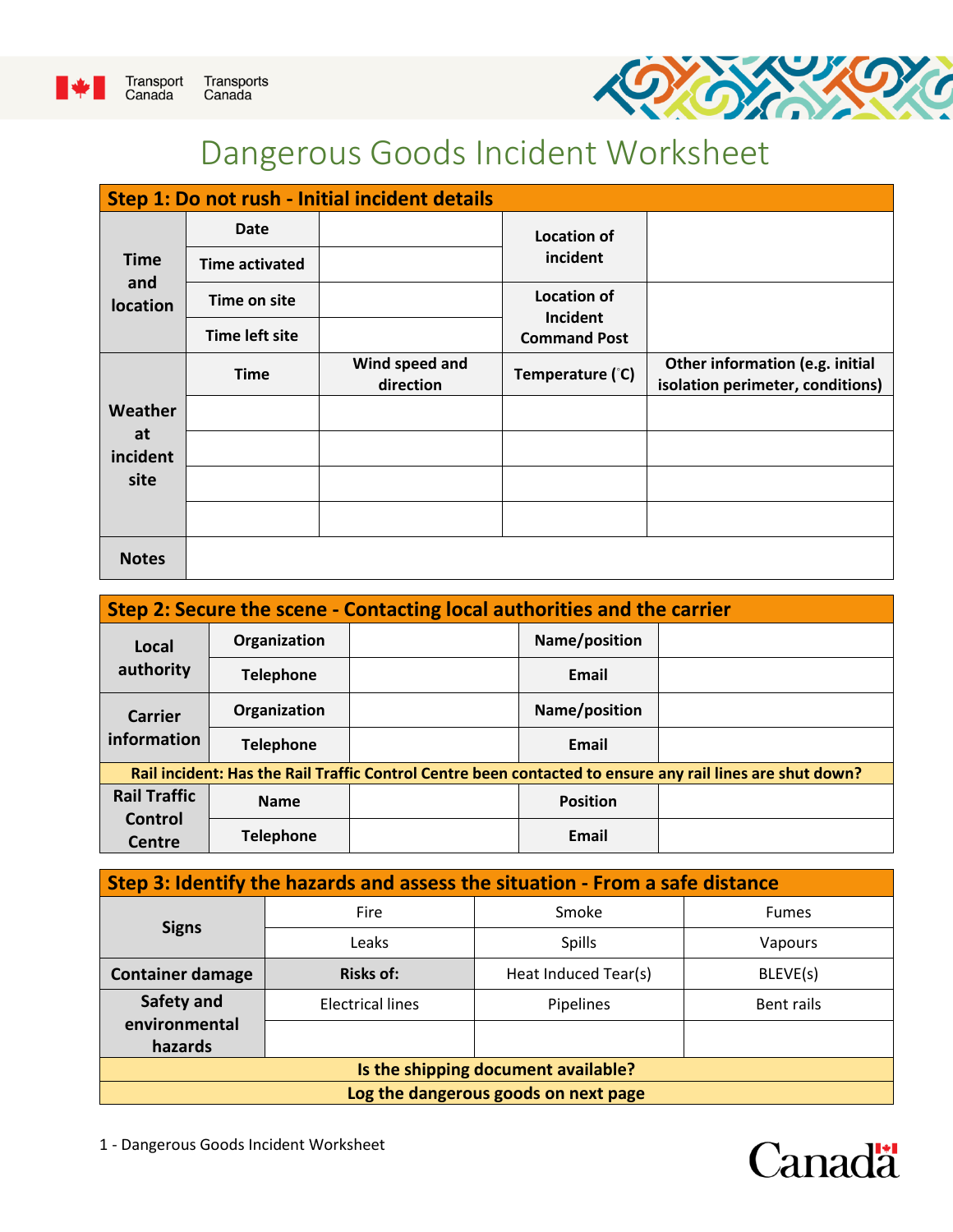| Step 3: Identify the hazards and assess the situation (continued) |                                                                                 |                                             |              |                                                                            |                     |                |                                   |             |
|-------------------------------------------------------------------|---------------------------------------------------------------------------------|---------------------------------------------|--------------|----------------------------------------------------------------------------|---------------------|----------------|-----------------------------------|-------------|
|                                                                   |                                                                                 |                                             |              | Is the shipping document obtained?                                         | yes / no            |                |                                   |             |
|                                                                   | <b>Container</b><br>ID                                                          | UN#                                         | <b>Class</b> | <b>Shipping name</b>                                                       | <b>ERG</b><br>Guide | <b>Hazards</b> | <b>Evacuation</b><br>distance (m) |             |
|                                                                   |                                                                                 |                                             |              |                                                                            |                     |                | <b>Initial</b>                    | <b>Fire</b> |
|                                                                   |                                                                                 |                                             |              |                                                                            |                     |                |                                   |             |
|                                                                   |                                                                                 |                                             |              |                                                                            |                     |                |                                   |             |
| <b>Dangerous</b>                                                  |                                                                                 |                                             |              |                                                                            |                     |                |                                   |             |
| goods                                                             |                                                                                 |                                             |              |                                                                            |                     |                |                                   |             |
|                                                                   |                                                                                 |                                             |              |                                                                            |                     |                |                                   |             |
|                                                                   |                                                                                 |                                             |              |                                                                            |                     |                |                                   |             |
|                                                                   |                                                                                 |                                             |              |                                                                            |                     |                |                                   |             |
|                                                                   |                                                                                 |                                             |              |                                                                            |                     |                |                                   |             |
|                                                                   |                                                                                 |                                             |              | Is an evacuation required? Does the initial isolation zone need to change? |                     |                |                                   |             |
| <b>Time</b>                                                       |                                                                                 |                                             |              | Evacuation/shelter in place, distance (m) and details                      |                     |                |                                   |             |
|                                                                   |                                                                                 |                                             |              |                                                                            |                     |                |                                   |             |
|                                                                   |                                                                                 |                                             |              |                                                                            |                     |                |                                   |             |
|                                                                   |                                                                                 |                                             |              |                                                                            |                     |                |                                   |             |
|                                                                   |                                                                                 |                                             |              |                                                                            |                     |                |                                   |             |
|                                                                   |                                                                                 |                                             |              |                                                                            |                     |                |                                   |             |
|                                                                   |                                                                                 |                                             |              |                                                                            |                     |                |                                   |             |
|                                                                   |                                                                                 |                                             |              | Monitor any changes in the situation                                       |                     |                |                                   |             |
|                                                                   | Start the incident layout - Draft below or use the space in STEP 5 on last page |                                             |              |                                                                            |                     |                |                                   |             |
|                                                                   |                                                                                 | <b>Containers, location, wind direction</b> |              |                                                                            |                     |                |                                   |             |
|                                                                   |                                                                                 |                                             |              |                                                                            |                     |                |                                   |             |
|                                                                   |                                                                                 |                                             |              |                                                                            |                     |                |                                   |             |
|                                                                   |                                                                                 |                                             |              |                                                                            |                     |                |                                   |             |
| Initial                                                           |                                                                                 |                                             |              |                                                                            |                     |                |                                   |             |
| incident<br>layout /                                              |                                                                                 |                                             |              |                                                                            |                     |                |                                   |             |
| notes                                                             |                                                                                 |                                             |              |                                                                            |                     |                |                                   |             |
|                                                                   |                                                                                 |                                             |              |                                                                            |                     |                |                                   |             |
|                                                                   |                                                                                 |                                             |              |                                                                            |                     |                |                                   |             |
|                                                                   |                                                                                 |                                             |              |                                                                            |                     |                |                                   |             |
|                                                                   |                                                                                 |                                             |              |                                                                            |                     |                |                                   |             |

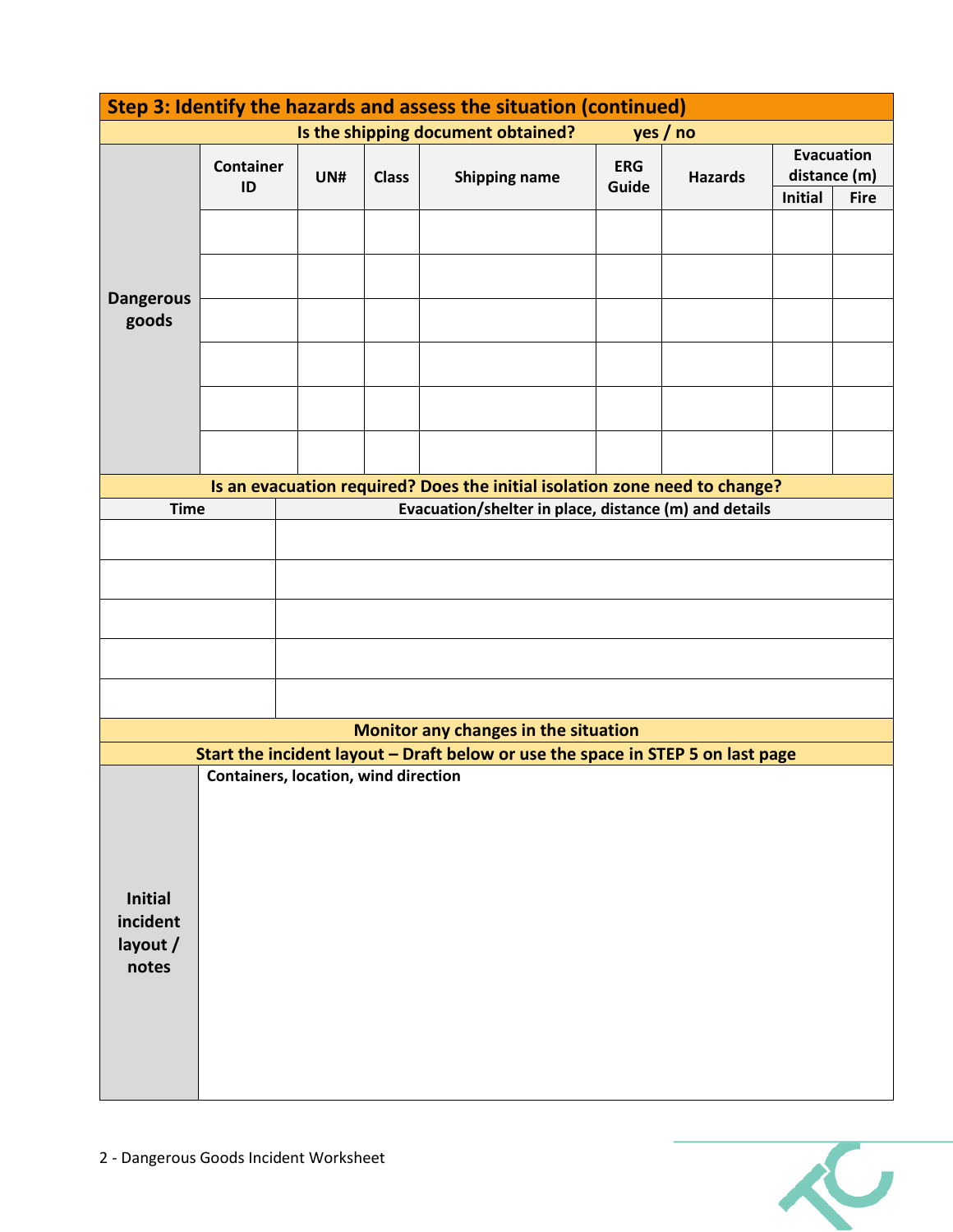| Step 4: Get help - Communicate, inform and prepare to coordinate resources         |                                                                               |              |                          |                          |  |  |
|------------------------------------------------------------------------------------|-------------------------------------------------------------------------------|--------------|--------------------------|--------------------------|--|--|
| Have they been contacted: CANUTEC / 24h Emergency number or ERAP telephone number? |                                                                               |              |                          |                          |  |  |
|                                                                                    | CANUTEC: 1-888-CAN-UTEC (226-8832), 613-996-6666 or *666 on a cellular phone. |              |                          |                          |  |  |
|                                                                                    | Unit ID                                                                       | Origin       | <b>Position under IC</b> |                          |  |  |
|                                                                                    |                                                                               |              |                          |                          |  |  |
|                                                                                    |                                                                               |              |                          |                          |  |  |
|                                                                                    |                                                                               |              |                          |                          |  |  |
| <b>Units</b>                                                                       |                                                                               |              |                          |                          |  |  |
| responding                                                                         |                                                                               |              |                          |                          |  |  |
|                                                                                    |                                                                               |              |                          |                          |  |  |
|                                                                                    |                                                                               |              |                          |                          |  |  |
|                                                                                    |                                                                               |              |                          |                          |  |  |
|                                                                                    |                                                                               |              |                          |                          |  |  |
|                                                                                    | Organization                                                                  | Origin       | Personnel / equip.       | <b>Position under IC</b> |  |  |
|                                                                                    |                                                                               |              |                          |                          |  |  |
|                                                                                    |                                                                               |              |                          |                          |  |  |
|                                                                                    |                                                                               |              |                          |                          |  |  |
|                                                                                    |                                                                               |              |                          |                          |  |  |
|                                                                                    |                                                                               |              |                          |                          |  |  |
| <b>Resources</b>                                                                   |                                                                               |              |                          |                          |  |  |
|                                                                                    |                                                                               |              |                          |                          |  |  |
|                                                                                    |                                                                               |              |                          |                          |  |  |
|                                                                                    |                                                                               |              |                          |                          |  |  |
|                                                                                    |                                                                               |              |                          |                          |  |  |
|                                                                                    |                                                                               |              |                          |                          |  |  |
|                                                                                    |                                                                               |              |                          |                          |  |  |
|                                                                                    | <b>Name</b>                                                                   | Organization | Cell phone number        | <b>Email address</b>     |  |  |
|                                                                                    |                                                                               |              |                          |                          |  |  |
|                                                                                    |                                                                               |              |                          |                          |  |  |
|                                                                                    |                                                                               |              |                          |                          |  |  |
| <b>Contact</b><br>information                                                      |                                                                               |              |                          |                          |  |  |
|                                                                                    |                                                                               |              |                          |                          |  |  |
|                                                                                    |                                                                               |              |                          |                          |  |  |
|                                                                                    |                                                                               |              |                          |                          |  |  |
|                                                                                    |                                                                               |              |                          |                          |  |  |
|                                                                                    |                                                                               |              |                          |                          |  |  |
|                                                                                    |                                                                               |              |                          |                          |  |  |
|                                                                                    |                                                                               |              |                          |                          |  |  |
|                                                                                    |                                                                               |              |                          |                          |  |  |

3 - Dangerous Goods Incident Worksheet